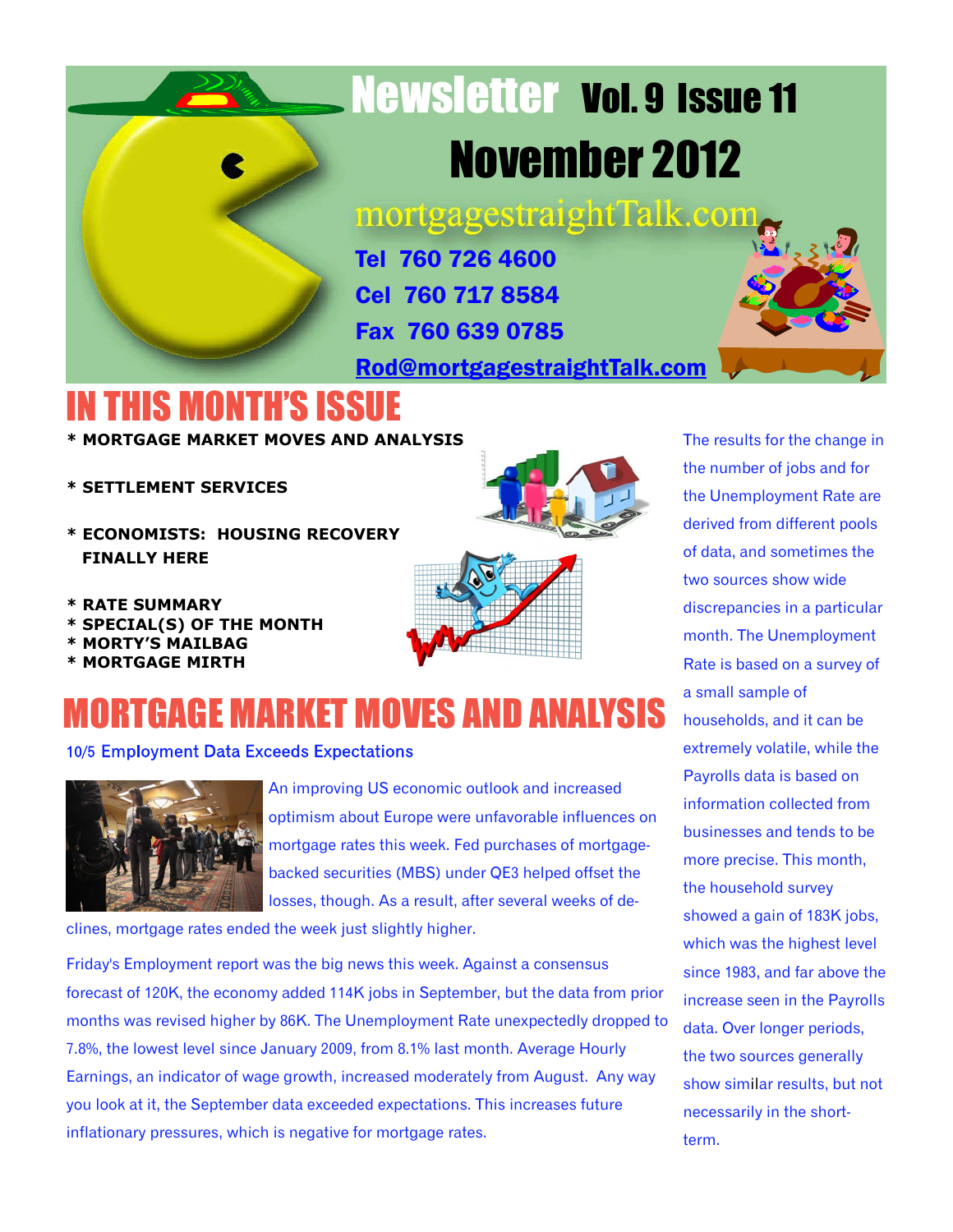#### 10/12 Global Concerns

During a relatively quiet week, global concerns caused investors to increase demand for safer assets, stronger than expected US economic data had little impact. As a result, mortgage rates ended the week a little lower.

Worried about the pace of global economic growth and unrest in many regions, investors shifted to relatively safer assets; including US government guaranteed mortgage-backed securities (MBS). Protests and riots have been seen in Spain and Greece as a result of austerity measures. Tensions have been rising in the Middle East. Questions remain about economic growth in China. Strong results for this week's US Treasury auctions and rising MBS prices reflect the global appetite for US bonds, which is positive for mortgage rates.



Weekly Jobless Claims dropped sharply to 339K, the lowest level in more than four years and well below the consensus of 370K. Combined with last week's decline in the Unemployment Rate to the lowest level since January 2009, this decrease could be viewed as very positive news for the labor market. The enthusiasm was muted, however, by questions about temporary data reporting issues which suggest that the improvement will not be seen in future results.

#### 10/19 Strong Data Hurts Mortgage Rates



In recent weeks, mortgage rates have been pushed and pulled mostly by Fed policy expectations and European Union headlines. With little news on these fronts, though, the US economic data emerged as the main driver of mortgage rates this week. Unfortunately for mortgage rates, the data was generally stronger than expected, and rates ended the week higher. This week's economic data exceeded expectations nearly across the board. Important

broad indicators of economic growth, including Retail Sales and Industrial Production, showed solid increases from last month. The Philly Fed manufacturing index rose to the highest level since April. Perhaps the biggest surprise came from the housing data. While stronger economic growth is great news for the economy, it tends to increase

future inflationary expectations, which is bad news for 10/26 GDP Stronger mortgage rates. The national housing data released this week continued to reflect solid improvement. September Housing Starts jumped 15% from August to the highest level since July 2008. Building Permits showed similar strength. September Existing Home Sales were 11% higher than one year ago, making 15 straight months of increases on an annual basis. Inventories of unsold existing homes declined to the lowest level since March 2006. The October NAHB Home Builder Sentiment index rose slightly, its sixth consecutive monthly increase, to the highest level since June 2006.



In a week packed with a Fed meeting, significant economic data, and Treasury auctions, there were no major surprises to be found. European events, often a source of market

moving headlines, also had little impact this week. As a result, mortgage rates ended the week with little change. After the Fed's blockbuster announcement for a third round of quantitative easing

at its last meeting, investors were anticipating no policy changes at Wednesday's meeting, either. The Fed iterated a statement very similar to the last one. Their assessment is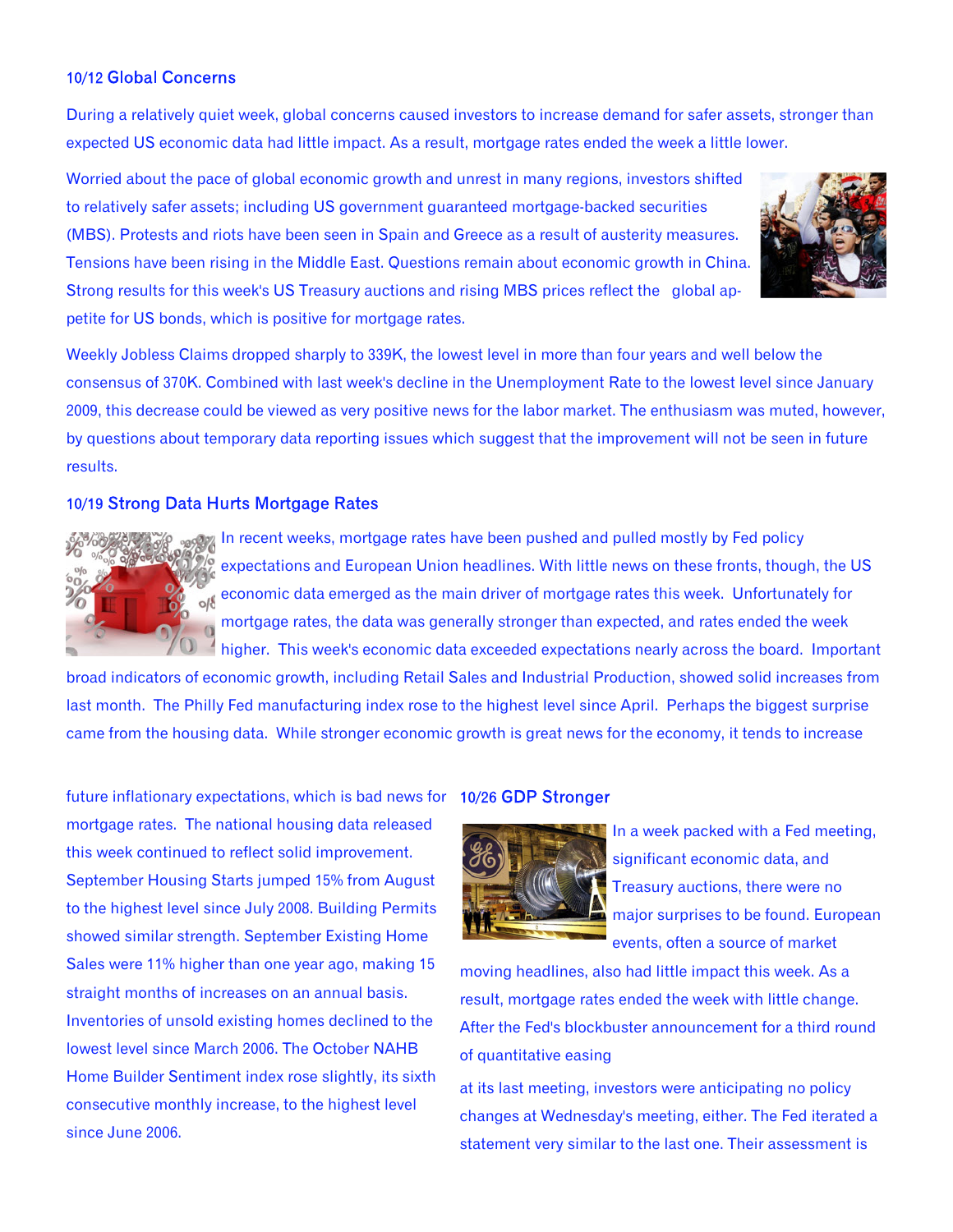that the economy is growing only "modestly", justifying the current bond buying program. Friday's release of third quarter Gross Domestic Product (GDP), the broadest measure of economic activity, increased at a 2.0% annual rate, slightly above the consensus forecast of 1.7%, and up from 1.3% in the second quarter. Many economists feel that a 2.0% growth rate is generally consistent with a steady labor market, but that a faster pace is necessary to see significant improvement in the level of employment. A primary reason for the loose Fed policy is to help boost economic growth and create new jobs more quickly.



### SETTLEMENT FEES 2.0



Closing costs, Lender fees, and Title fees are three topics that I wrote about over 7 years ago. It seemed that an update was called for, hence the 2.0 appellation.

The terms Loan Fees, Closing Costs and Settlement Fees are used indiscriminately by brokers and borrowers alike. The confusion

regarding nomenclature stems from there not being an industry standard for the names of the various fees, nor is there a standard practice of charging for all or any of the fees, especially "junk" fees. While underwriting and administration fees are obviously the province of the lender, these may vary with the type of loan one is seeking. Even so, various fees and closing costs are not determined solely by the lender, but also include local state, county and city fees, as well as attorney or title company fees. Pre-paid fees like the interest on the new loan depends on what day of the month your loan closes and escrow accounts (also pre-paid fees) are based on what month of the year you close.

Still in all, there are distinctions to be made. Strictly speaking, closing costs are costs associated with the loan closing whereas settlement fees INCLUDE closing costs, pre-paid interest, escrow reserves for taxes and insurance, and the down payment (if the loan is for a home purchase). Thus, Closing costs INCLUDE Lender Fees, Title Fees and Government Fees (state, county or city recordation) whereas Settlement Fees comprise Closing Costs PLUS Prepaid Costs and Impound/Escrow Accounts.

#### **NON-RECURRING VS. RECURRING FEES**

In broker parlance, closing costs are usually relegated to non-recurring costs. For a refinance, Closing costs (excluding a loan origination fee) are apt to run \$3000-3500 which would include the appraisal, title, escrow, courier, recording and lender fees. The latter averages about \$1,000 among lenders with a few having fees in the \$700-800 range for a conventional loan and these are

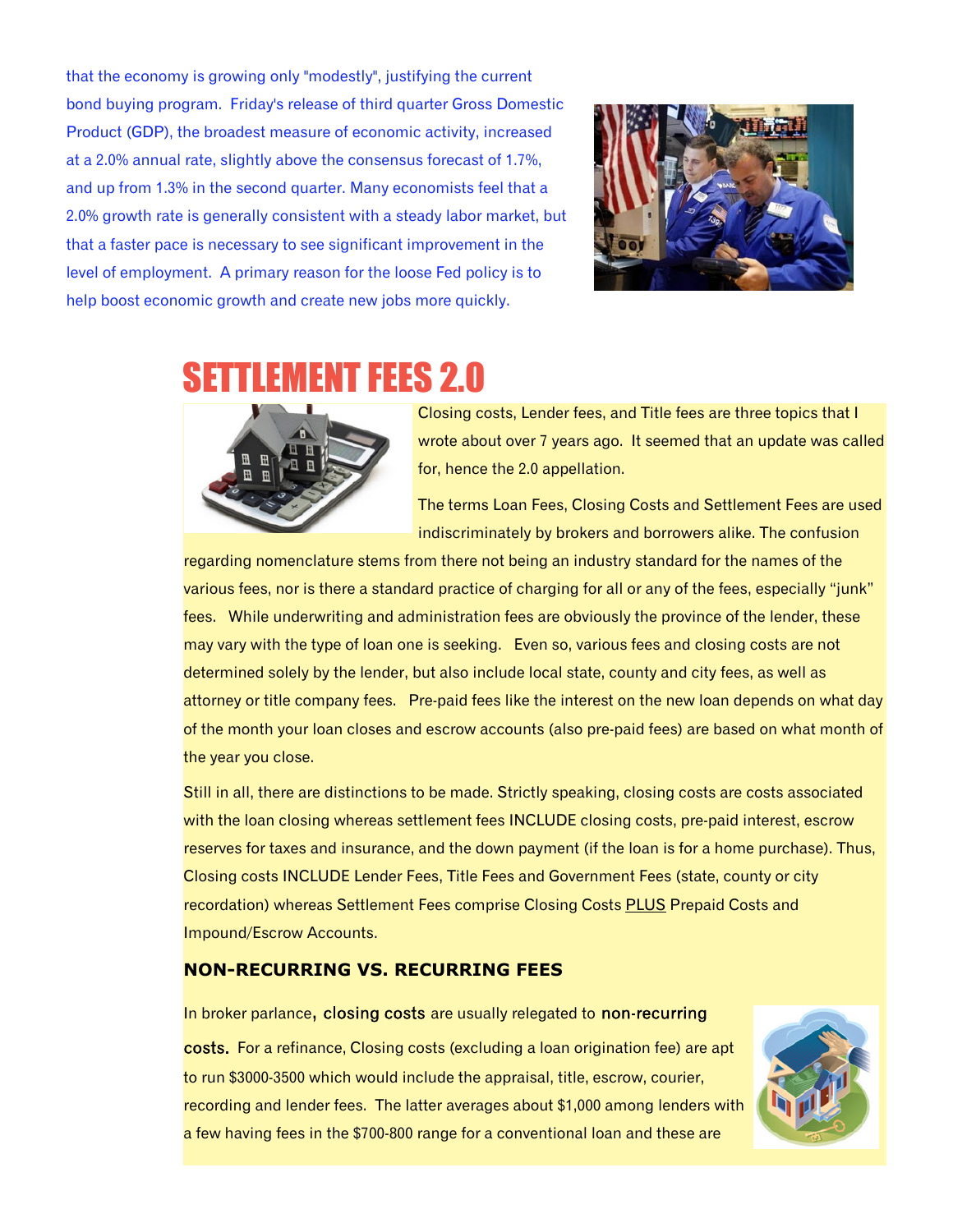the fees that most brokers are covering in a "no-costs" loan refinance. Recurring costs include interest on the old loan (if it's a refi), interest on the new loan, taxes, and **insurance.** Another reason that brokers do not count these items as closing costs is because a homeowner would be responsible for these costs regardless of whether they refinanced. Real estate agents and escrow officers, however,

tend to lump recurring and nonrecurring closing costs together.

The important thing to understand about closing costs is that lenders only control lenderrelated fees. As such, lenders have no control over escrow, title, government or insurance-related fees.



Settlement Fees on the Good Faith Estimate or Fees Worksheet break down into four general categories:

- Lender Fees: the costs of getting a mortgage
- Title Fees: the charges for establishing and transferring ownership
- Prepaid Costs: not fees but charges due at closing
- Impound/Escrow accounts: not fees, but money deposited into an account for future taxes and insurance bills.

#### **LENDER FEES**

Depending on the lender and loan particulars the following Lender Fees may or may not be charged by various lenders: origination points, discount points, administration, underwriting, document prep, application, appraisal, lender's inspection, credit report, processing, courier, flood certificate, survey, commitment, PMI application, tax service, warehouse and wire transfer.

As a mortgage broker, I have minimal control over the foregoing as they're not being paid to me or my brokerage,



except for the processing and origination fee. Fortunately, one is not going to see all of these fees on one's

Good Faith Estimate (GFE) or Settlement Statement, but one can minimally expect to see appraisal, underwriting, processing, title, escrow, and recording fees in the range of \$3000-\$3500.

Note: The Settlement Statement is also known as a "HUD-1".

#### **LENDER FEES EXPLICATED**

Loan Origination Fee or Mortgage Broker Fee: About 30% of loans are originated through mortgage brokers. Wholesale lenders offer lower costs/rates to mortgage brokers than you can obtain directly, so you are not paying "extra" by going through a mortgage broker. More often you will get a lower interest rate and save time by having a broker shop for you. Many low-rate

lenders are wholesale only and do not have retail divisions for the public. The loan origination fee is measured in "points". One point is equal to one



percent of the mortgage loan.

**Discount Points:** A discount point is a one-time charge by the lender due to loan adjustments regarding ltv, property type, cash out, or credit adjustments like fico scores.

Underwriting Fee: This fee is to insure that the loan meets governmental guidelines, Secondary Market guidelines and insure loan commitment. Most lenders will not lend funds unless they are sure that the loan can be sold in the Secondary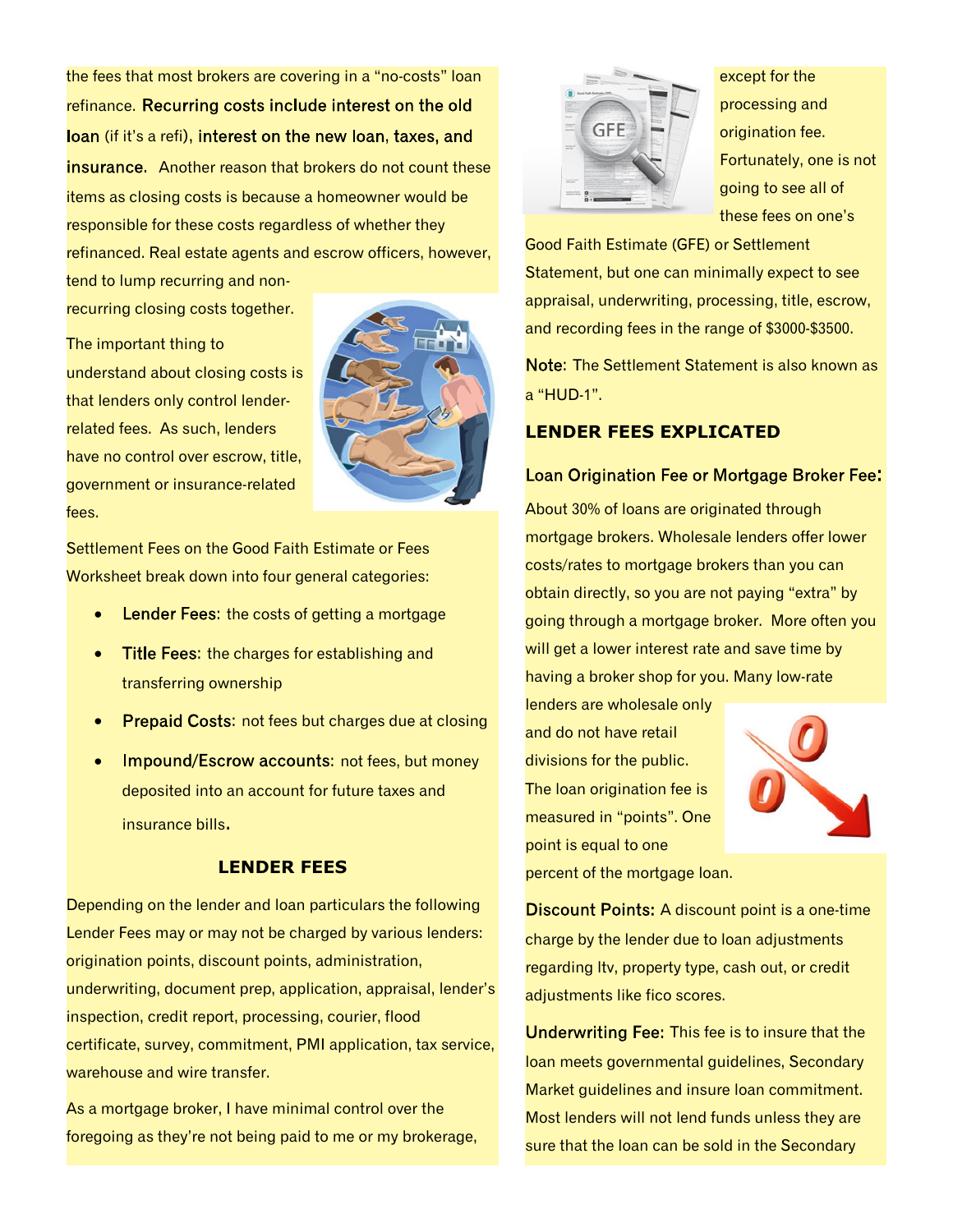market or meets their Portfolio Guidelines. Underwriters verify that your supporting documentation corroborates the information given on your loan application, i.e. that your appraisal is consistent with comparables, or that your liabilities are consistent with your income level, etc.

Administration Fee: is another name for Underwriting Fee. It may include charges for underwriting, document preparation, or both. When an admin fee is charged only an Underwriting or Document Preparation fee should be charged in addition to the Administration Fee. There should be no other fees charged for underwriting or document preparation. If an Administration Fee is charged, you will probably find there is no Underwriting Fee, though, not always.

Document Preparation Fee: Once underwriting has approved your loan, the legal and



miscellaneous documents required at closing must be prepared. These documents include the mortgage note, deed of trust, Truth in Lending forms, and escrow instructions. Before computers made it fairly easy for lenders to draw their own loan documents, they used to hire specialized document preparation firms for this function. This was the fee charged by those companies. Nowadays, lenders draw their own documents. This fee is

charged on almost all loans and is usually in the neighborhood of \$125-\$150.

Application Fee: covers the initial cost of processing your loan request. Application fees are largely charged because of consumer comparison shopping. Costs associated with your loan are incurred from the minute your loan request is started. Charging application fees covers these fees in the event that a comparison shopping buyer does not close the loan with the lender. Often, the application fee is credited towards closing costs if you close the loan with the lender. If you do not close with the lender, the application fee is not refunded.

Appraisal Fee: pays for an independent appraisal of the home you wish to purchase or refinance. The lender requires this opinion or estimate of the market value of the house to ensure that the house is worth the purchase price and to establish a Loan to Value (LTV).



Appraisal Review Fee: Even though you will probably not see this fee on your GFE or Mortgage Loan Disclosure Statement (MLDS) it is charged

occasionally. Some lenders routinely review appraisals as a quality control procedure, particularly on higher valued properties or in areas that have seen rapid price appreciation. This fee is in the neighborhood of \$150.



Lender's Inspection Fee: If the appraisal uncovers anything that needs to be repaired or fixed (the roof is the most commonly required repair) or if, during the appraisal, something is currently being repaired or completed (i.e., a pool), then an inspection is usually required by the lender.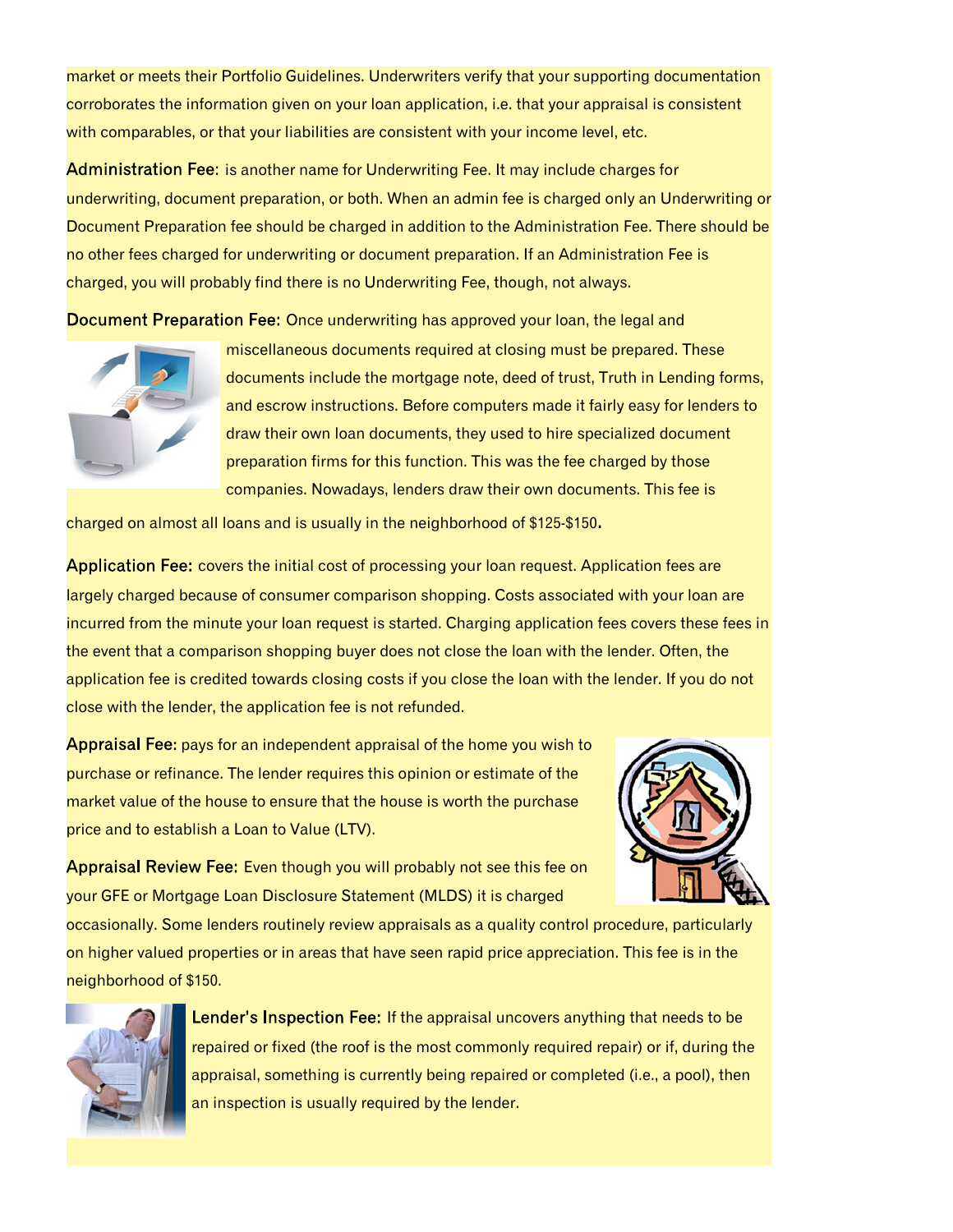Credit Report Fee: Lenders require a credit report. Your credit history is a part of the application documentation. As many as 70% contain errors, although usually minor in nature, occasionally, there are, major discrepancies.



**Processing Fee:** This fee covers the cost of packaging and gathering the loan information necessary to submit your loan application to the lender. This includes employment and depository information (w-2s, bank statements, verifications, etc.), ordering credit reports, appraisals and surveys (if required) and other necessary documentation (divorce decrees, bankruptcy filing and discharge, etc.); whatever supporting documentation and information is required by the lender's underwriting department to create the true picture that supports your loan application. A broker must submit all this paperwork according to the lender's requirements.

#### **OTHER LENDER FEES**

This category can vary from lender to lender and cannot be associated directly with the cost of the loan. These fees cover costs of the lenders and are used to offset the fixed cost of loan origination.



Courier Fee: Lenders use couriers to deliver documents. Some lenders will list this fee individually or include it in the administration fee or processing fee.

Flood Certification Fee: Federal law requires flood insurance if the property is located in a flood zone. Normally, an independent company is used to research the FEMA maps to determine if the home lies in a flood zone. This one-time fee is for the life of the loan, as the FEMA maps are checked annually to determine if your property has moved into or out of a flood zone. If your property is reclassified at any time during the life of the loan, the lender will notify you whether or not you should drop or obtain flood insurance for your property.

Survey Fee: States differ in whether or not they require a survey of the home's property. The survey determines whether the property associated with the home is within property lines and that the property lines have not been crossed by other structures.



Commitment Fee/Lender Rate Lock: Most lenders charge a fee for a rate lock that extends beyond 60 days. Fees are charged against shorter term locks as well e.g., 15, 30 & 45-day locks, as well.

The rule is the longer the lock, the higher the fee. The fees are

usually a fraction of a point (1%) and are deducted from the borrower's lenders credit if any.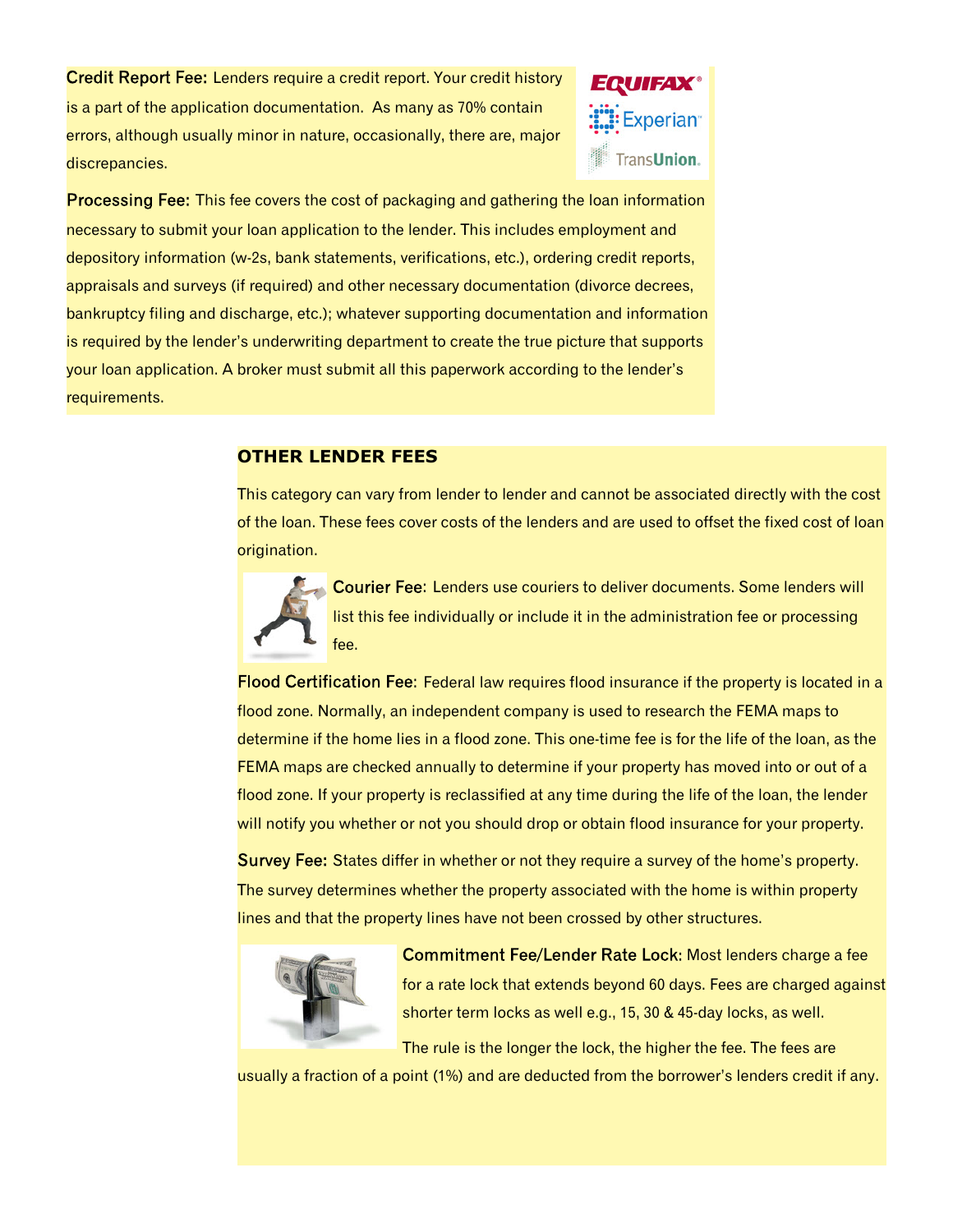

PMI Application Fee: If your down payment is less than 20% and are not incurring a 2<sup>nd</sup> mortgage, you will be required to have Private Mortgage Insurance (PMI). When processing your loan, two "loan packets" need to be prepared, one for the lender's underwriter and one for the PMI underwriter. You may be charged a fee for this additional processing. Most buyers/borrowers prefer to have a  $2<sup>nd</sup>$  mortgage

over paying for PMI because with the latter, the costs are not tax-deductible.

Tax Service Fee: covers the service that a company provides to verify that the property tax payment sent to the assessor's office was credited to the correct parcel. It's immaterial whether you pay the property tax directly or the lender pays it from an escrow account; on the front of every single tax bill from every single assessor's office in the nation is the following statement: Tax Collector Not Responsible if paid on wrong parcel. The only way to know if a clerical error has occurred (short of tax foreclosure) is if there is a service that checked for payment. The one time fee is for the life of the loan.

Warehousing Fee: Some lenders have a warehouse line of credit in order to fund loans at closing time. This is more common in specialty lending.

Wire Transfer Fee: Mortgage lenders generally wire the funds to the escrow company handling the loan closing. Funds are wired through the Federal Reserve System and go through commercial banks that are members of the Federal Reserve Bank. Usually banks charge



mortgage lenders a fee for the wire transfer service in the range of \$50 to \$75.

#### **TITLE FEES AND FUNCTIONS**

#### **FUNCTIONS**



The purpose of a title company in a real estate transaction is twofold. First, it performs a title search, which verifies that the seller of the property is the legal owner of the property and that there are no liens, overdue special assessments, or other claims or outstanding restrictive covenants filed in the record which would adversely affect the marketability or value of title. The search is a detailed examination

of the historical records concerning property. These records include deeds, court records, property and name indexes, and many other documents. After completing the title search (and if the title company finds that the seller is indeed the legal owner of the property) then a certificate of title is issued.

The secondary function of a title company is to act as a closing or escrow agent. They follow escrow instructions from the lender on how the loan is to be documented and the funds disbursed and accounted for when the closing is completed. For these services, the title company will usually collect the following fees: Title Insurance, Escrow, Notary, and Recording.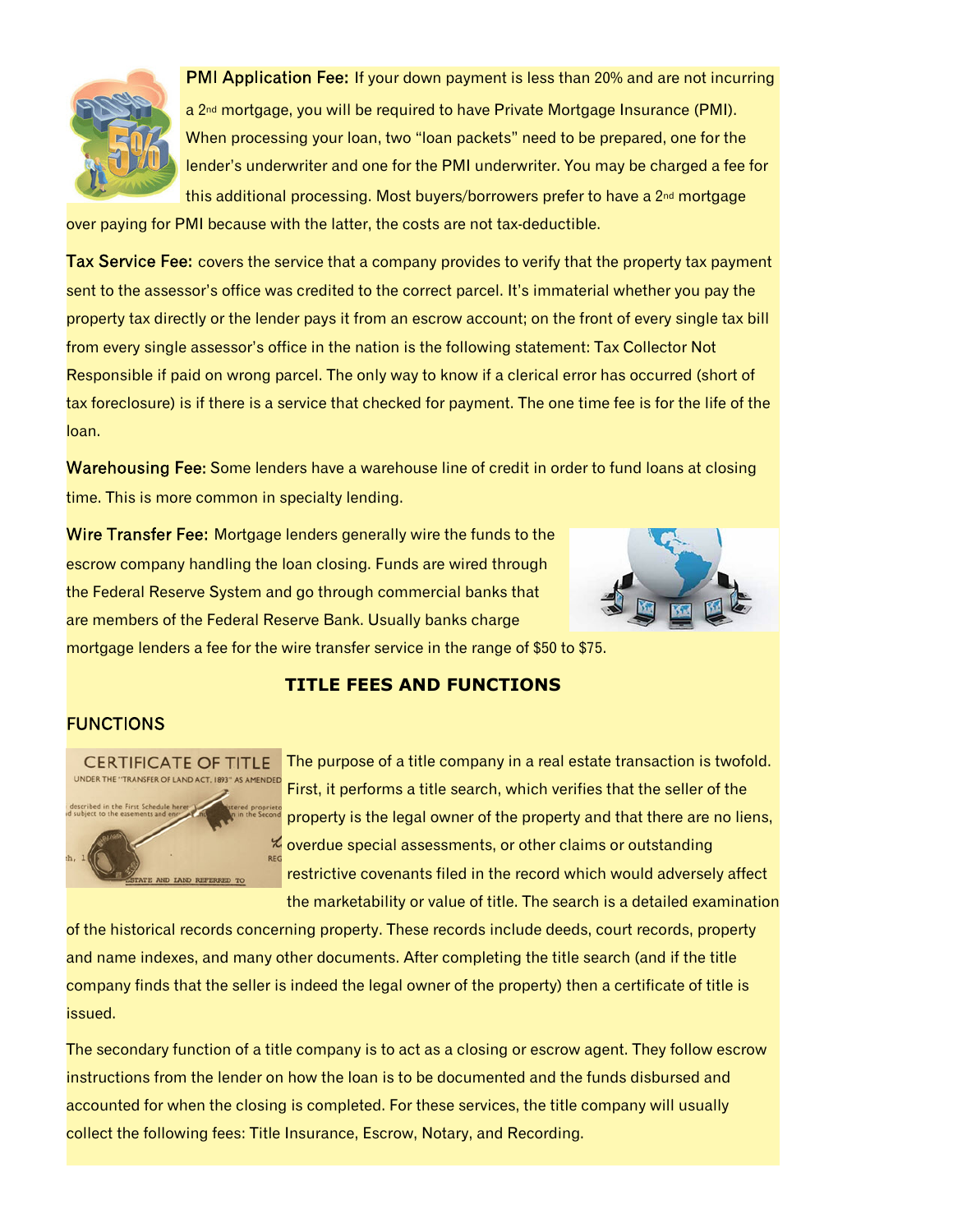

Title Insurance: Even though there is a title search performed to establish the seller's legal right to sell the property, there may be hidden defects or clouds on the title which an examination of the records could not reveal. For instance, the previous owner might have incorrectly stated his marital status, resulting in a possible claim by his legal spouse. Other problems include things like fraud, forgery,

defective deeds, mental incompetence, confusion due to similar or identical names, and clerical errors in the records. These defects can arise after the buyer has purchased one's home and jeopardize one's right to ownership. Title insurance protects against any tax liens, unpaid mortgages, or judgments missed in the research of the history of title on the property. If a claim is made against one's property, title insurance will, in accordance with the terms of one's policy, assure the buyer of a legal defense and pay all court costs and related fees. Also, if the claim proves valid, the buyer will be reimbursed for one's actual loss up to the face amount of the policy.

There are two types of title insurance: owner's title insurance and lender's title insurance. The owner's policy protects you, the buyer. The seller usually pays for the owner's title insurance policy. The lender policy protects the lender, or rather, protects the lender's collateral for the mortgage loan and benefits the lender. The buyer pays for the lender's policy.

Title insurance is a one-time charge. It is non-transferable, even for a refinance. In the event of a refinance, lender's title insurance is still required, but usually at a reduced rate. This fee varies with the loan

> Escrow Fee/Settlement Fee/ Closing Fee: Regardless of the name of the fee, the fee is charged for the services of the escrow agents, explained above. Normally, the buyer and the seller share this fee, each paying 50% of the total fee. For a refinance, this fee is normally reduced by one-half of the normal charge.



Notary Fee: Before the mortgage deed of trust can be recorded at the court house the signature of the borrowers must be notarized. An individual certified as a Notary Public witnesses the signature of recordable documents as true and correct.

Recording Fee: The Recording Fee is charged for recording the deed and mortgage at the local court house. Usually the fee is based on the number of pages recorded. The deed of trust is typically five pages and the mortgage loan is typically two pages. The number of pages recorded will vary due to the number of riders along with the deed of trust and the mortgage loan note. "Rider" is a contractual term which refers to a legal document which in and of itself carries little meaning, but must be coupled with other documents to have meaning; hence, the name, rider, as the document



**FEES**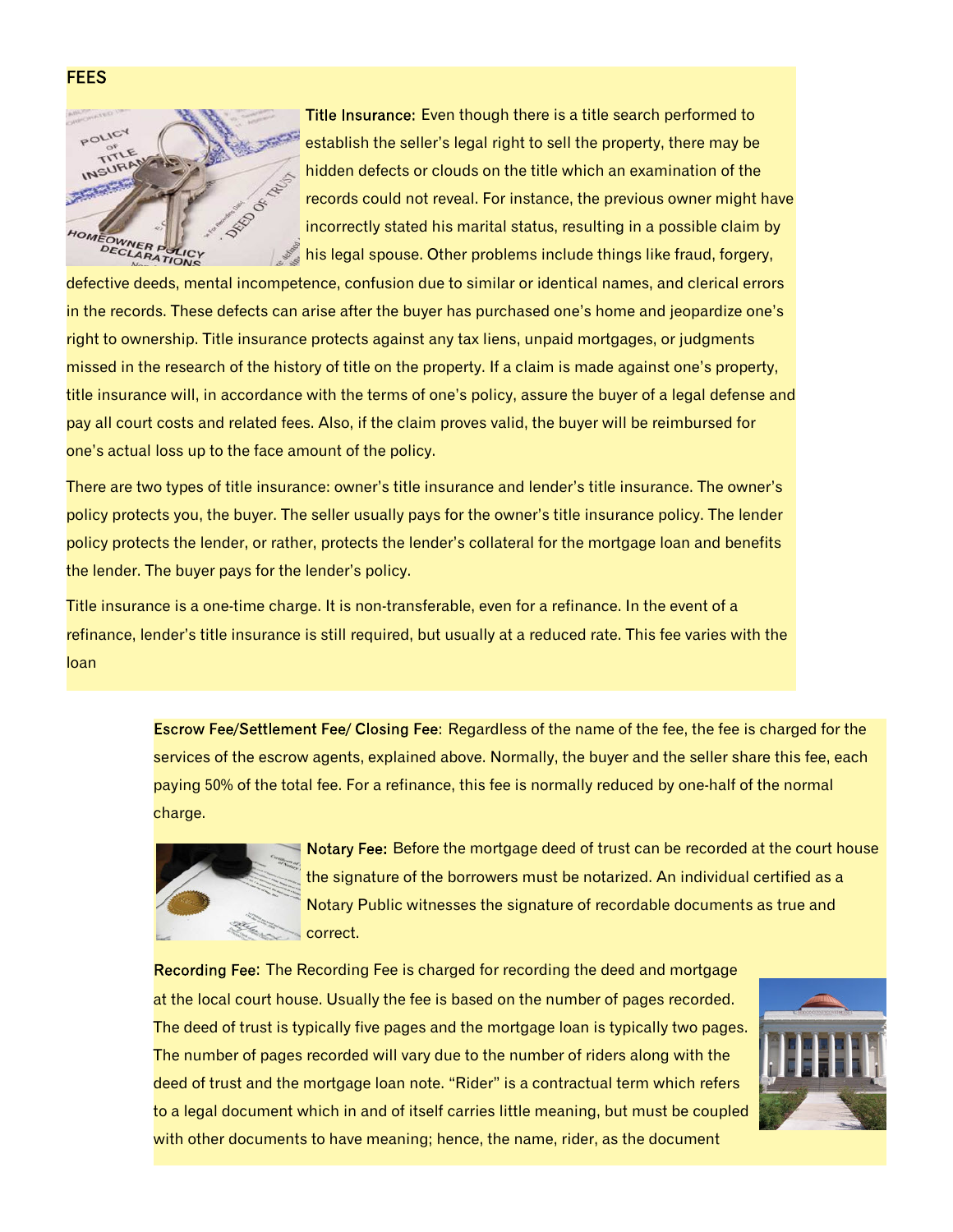must "ride" with another document to have meaning. Typical riders include the Planned Unit Development rider, which explains the CC&R's associated with the purchased property; the Adjustable Rate rider, which details the adjustments to the interest rate for an adjustable rate mortgage; or an environmental Endorsement rider stipulates that the owner of the property is responsible for damage to the environment that occurs from activities on the property while owned by the individual(s).

#### **ESCROW/IMPOUND ACCOUNT DESCRIPTIONS**

Homeowner's Insurance Impound: If one's down payment is less than 20%, the buyer will be required to put 2 month's worth of the annual homeowner's insurance premium into an escrow account, otherwise the buyer will place 1 month into the account. The monthly mortgage payment will include 1/12 of the annual premium in the



PMI Impound: Private Mortgage Insurance (PMI) protects the lender in the event that the borrower defaults on the mortgage loan. It is usually required if the borrower's down payment is less than 20%. The borrower has to deposit 1-month's worth of PMI premiums into the escrow account, depending on the lender.

Property Tax Impounds depend on the following three factors:

the amount of the cushion to a reasonable amount.

- · In which state the property's located and when the taxes are due
- Whether the property taxes are paid in arrears or in advance



The month in which the transaction closes



In California, property taxes are paid semi-annually, with one payment in arrears and one in advance. A borrower's monthly mortgage payment includes 1/6 of one's semi-annual property tax. Therefore, the borrower needs to deposit the number of month's worth of property taxes into the escrow account that will yield 6 months worth of property taxes in the account at the time that property taxes are due.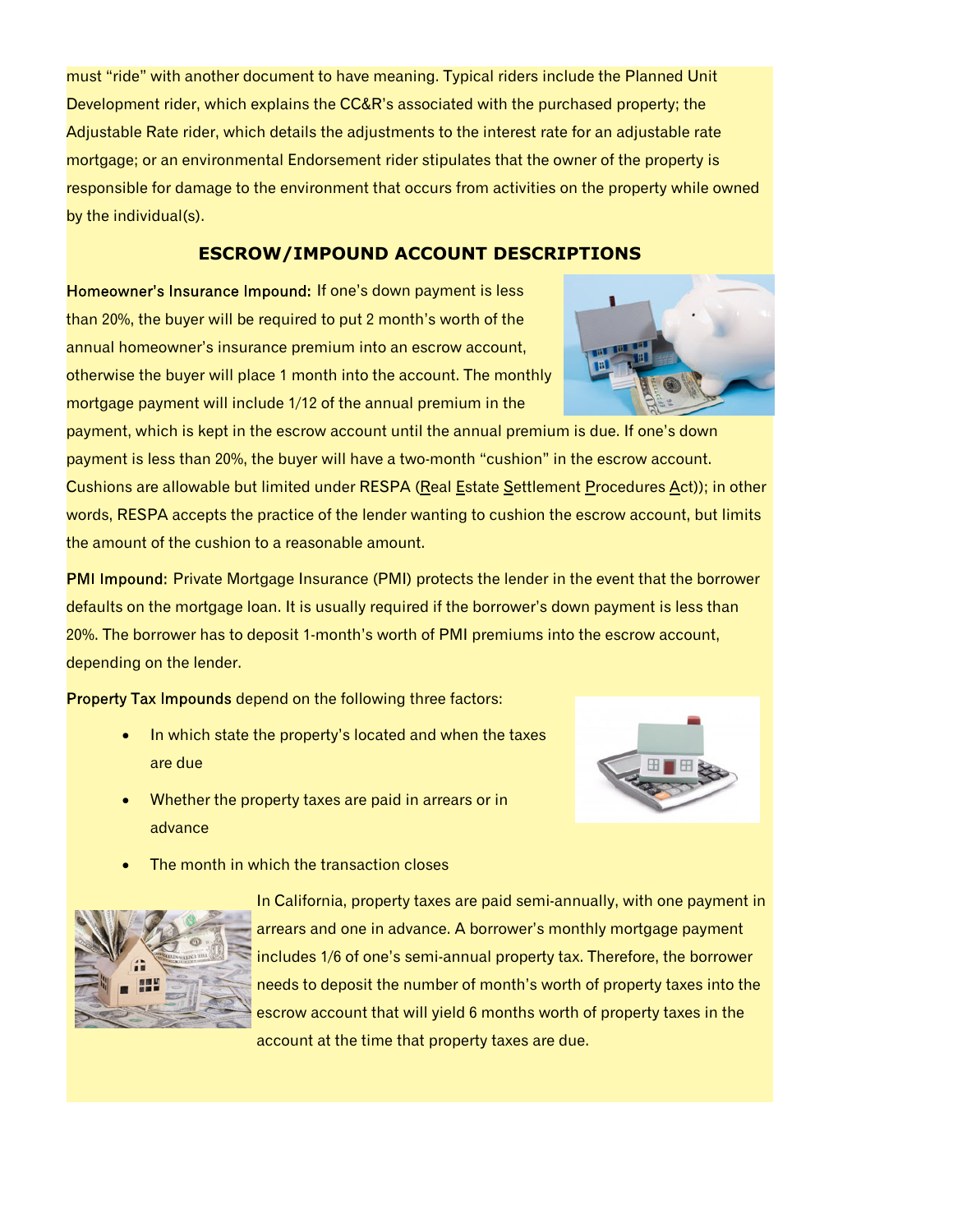### **ECONOMISTS: THE HOUSING RECOVERY IS FINALLY**



It's been a long time coming, but economists believe the nation's housing market has finally turned the corner. Economists have been encouraged by a variety of readings, including three straight months of increases in the S&P/Case-Shiller home price index, a pick-up in sales of existing homes and home construction and a big jump in the price of new home sales. Another encouraging development is that mortgage rates are also likely to remain near

record lows thanks to the Federal Reserve's purchase of \$40 billion in mortgages a month for the foreseeable future.

Determining when the housing market has turned the corner is important for more than home builders and real estate agents. Even before soaring foreclosures sparked a meltdown in financial markets in 2008, the housing market had become a significant drag on the economy. Housing continued to subtract from the nation's gross domestic product right up through early 2011.

But starting in the fourth quarter of last year, housing has been adding to growth. Housing is now bucking the trend in what is otherwise a sluggish U.S. economy. Still, economists don't believe housing is ready to be a

major driver of economic growth, as it was during the housing boom and some earlier economic recoveries, but housing could keep the economy moving in the right direction. Economists said they believe there's been some fundamental change of thinking in the market place. Buyers who had postponed housing purchases while prices slid are finally more comfortable making the plunge.



### **RATE SUMMARY**

Rates worsened slightly, this month \*Conforming loans-up an 1/8th \*Jumbos-no change



\*Governments—: FHAs & VAs fell an 1/8<sup>th</sup> while other "governments" rose by an 1/8<sup>th</sup>

### **FOR CURRENT INTEREST RATES FOR THE 16 MOST POPULAR PROGRAMS GO TO:**

www.mortgagestraighttalk.com Then, click on the menu tab labeled "RATES". The rate sheets are updated every Friday.